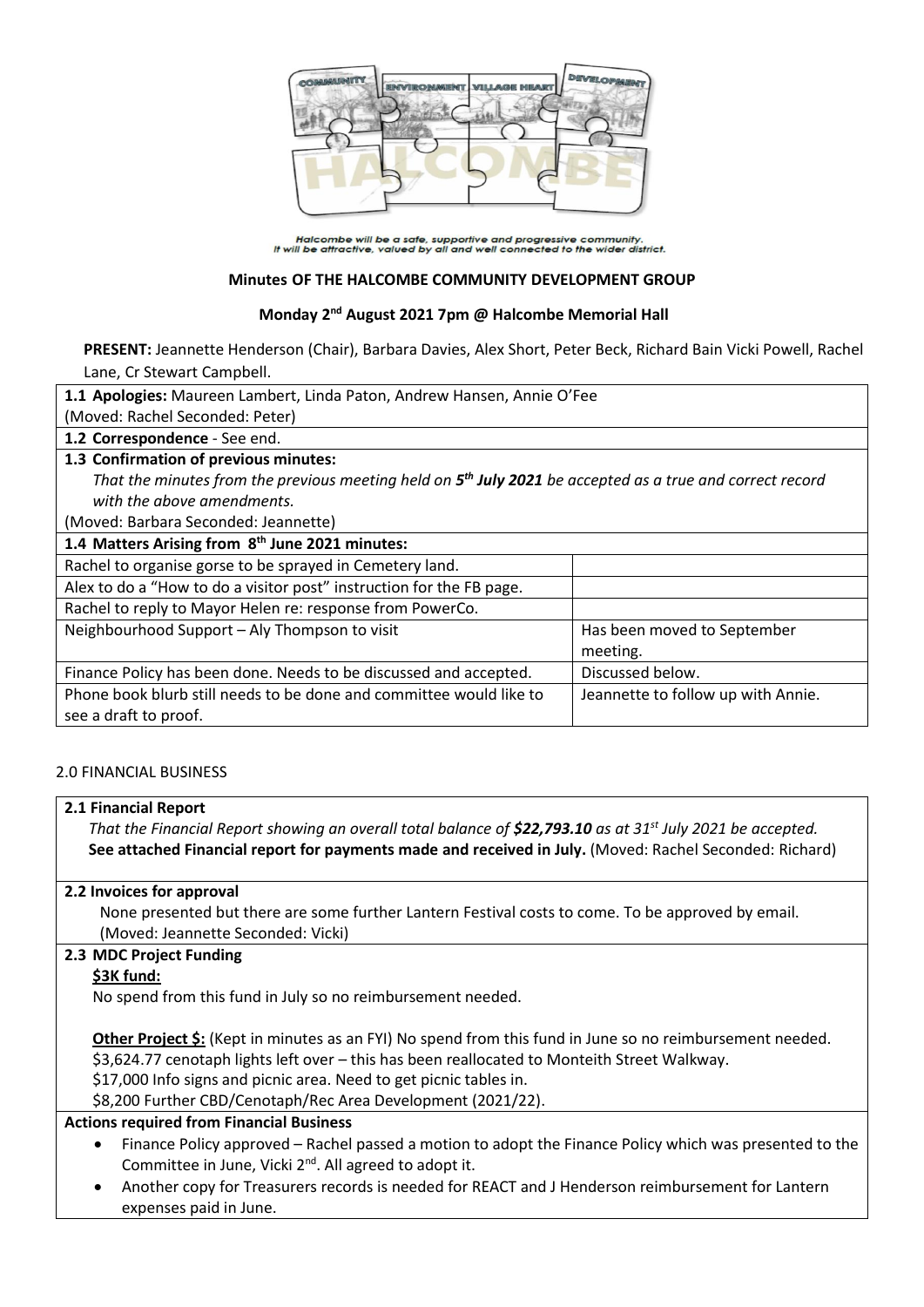#### **Current Consultation Underway**

- Representation review continues. About to put out for consultation a proposal recommending 4 Rural, 4 Urban and 1 Maori wards for the next election in 2022.
- **Council Report: Stuart Campbell.**
- Stuart went to the Local Government Conference and the focus of discussion was on the 3 waters reforms:
	- This reform is a big concern as Councillors of local government haven't yet got all the information but Central Govt. is trying to rush this legislation through. Central Govt. want to make a call on this by Sept 2021 and have it legislated by Nov 2021.
	- Central Govt. have said each Local Govt. entity can opt out but they (Central Govt) may reneg on this.
	- The proposed Govt. legislation will mean the 3 waters (storm, waste and drinking) will be removed from the 67 Councils who currently look after it and put into 4 big entities run by boards (divided by iwi lines). The make-up of the boards that will govern the proposed big entities = 3 General board members and 3 Iwi board members.
	- MDC will be included with bottom of the North Island and top of the South Island areas. MDC Councillors are very concerned that MDC ratepayers will end up subsiding the likes of PNth as MDC has invested in 3 waters infrastructure over the years, whereas PNCC hasn't.
	- Local Government Minister addressed the Local Govt. Conference and said that this is the first move to remove infrastructure from Local Councils. It was implied that Central Govt. would then do a review of Local Govt. and look to remove it all together – This is highly concerning as it is a huge move towards socialism and for a small area like us, our voice will be lost.
	- MDC discussing the issue further on Thursday.
	- Rachel to send out You Tube clip to community as this needs to be bought to community's attention. Rachel will also pass the HCDGs concerns onto the SHRWS.
	- A new CEO has been appointed Shane Harris.
- DC policy awaiting further legal advice.

#### **4.0 GENERAL BUSINESS**

**Roles** – Linda and Maureen. Linda to step down wrt communication. Barb do minutes and Rachel to pick up Communication. Vicki & Richard to continue to support Maureen with the Hall.

| 4.1 Focus #1 - Walkway and Domain (Vicki)             |                                  |
|-------------------------------------------------------|----------------------------------|
| Andre has done a bit of fixing of the walkway edging. | Andre will get a list of what he |
|                                                       | needs to complete the repairs    |
|                                                       | for next meeting.                |

| 4.1a Focus #1a – Monteith Street walkway (Rachel) |  |
|---------------------------------------------------|--|
| This project now is part of the HCT.              |  |

| $4.2$ Focus #2 – Hall (Maureen)         |  |
|-----------------------------------------|--|
| Usage $-$ July                          |  |
| No hall update this month.<br>$\bullet$ |  |
| <b>Bookings for August:</b>             |  |
| No hall update this month.              |  |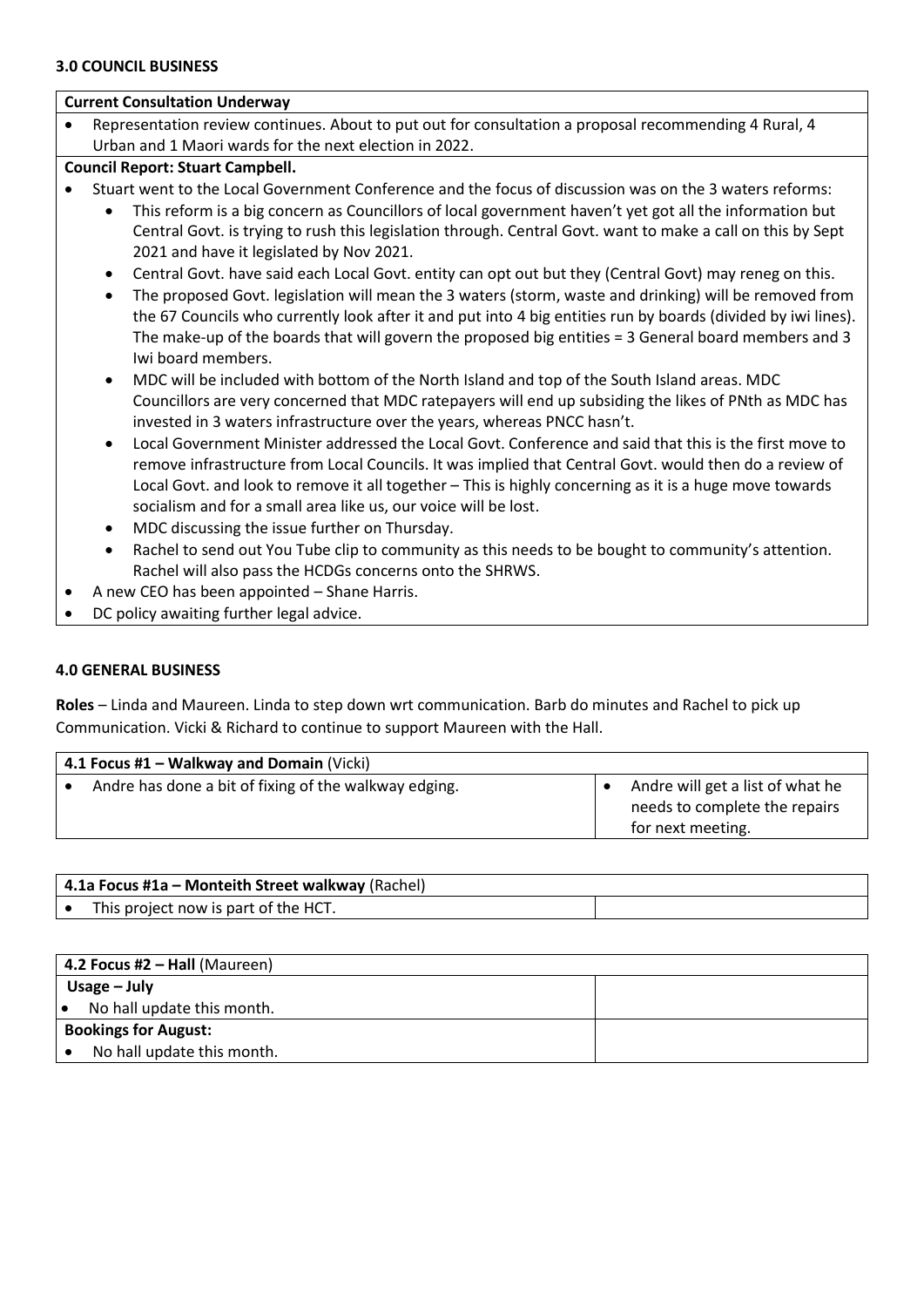| <b>Discussion/Activity:</b>                                           | Jeannette to speak to Maureen   |
|-----------------------------------------------------------------------|---------------------------------|
| Does Maureen need to still be phone contact for hall                  | re: still wanting to be phone   |
| Article in Feilding-Rangitikei Herald (FRH) was incorrect as Halcombe | contact for hall.               |
| Hall is high usage.                                                   | Jeannette to send letter to the |
|                                                                       | Editor of FRH.                  |

| 4.3 Focus #3 - Cenotaph & Recreational Area (Rachel/Maureen)            |                                |
|-------------------------------------------------------------------------|--------------------------------|
| <b>History boards</b>                                                   |                                |
| No update this month.                                                   |                                |
| Painting picnic tables. Last 2 picnic tables being painted today.       | Rachel to contact Rec Services |
| To be situated: Monteith Street car park end, South end of Levin Street | re: getting them installed.    |
| and 2 in area by where info boards will be above rugby field.           |                                |

# **4.3 Subprojects**

| <b>Roading</b> (Richie)                                                                                                    |                                                                                              |
|----------------------------------------------------------------------------------------------------------------------------|----------------------------------------------------------------------------------------------|
| New boundary pegs have been surveyed off on the cnr of Halcombe<br>Road and Mt Biggs Road as this area is being developed. | Rachel to ask MDC if true<br>boundary adjustment on the cnr<br>of Halcombe Road and Mt Biggs |
| Footpath by hall where needs to be sorted has been marked out.                                                             | Road.                                                                                        |

| <b>Community get-togethers</b>                                           |  |
|--------------------------------------------------------------------------|--|
| Lantern Festival (Jeannette)                                             |  |
| Barb moved an official motion of thanks to Jeannette. It was a           |  |
| wonderful night! Thanks to everyone who helped.                          |  |
| The school kids who helped were great. 40 lanterns were made at the      |  |
| workshops. 12 were made at the school. Some bought last years ones.      |  |
| 100+ people attended the evening.                                        |  |
| To promote further just try and keep local (mail drop, pay for FB advert |  |
| for Halcombe people).                                                    |  |
| Sausages were a hit (150 were eaten)                                     |  |
| Buttered too much bread but Jeanette won't claim for it as has           |  |
| another use for it.                                                      |  |
| Mulled wine ran out. Milo went well. More sugar needed.                  |  |

| <b>Cemetery Land (Rachel)</b>                |  |
|----------------------------------------------|--|
| Ewes have started lambing. Have lost 2 ewes. |  |
| <b>Entrance/Welcome signs (Richie)</b>       |  |
| No update. Still to be placed.               |  |

| <b>Phone books</b> (Annie)                                   |                              |
|--------------------------------------------------------------|------------------------------|
| Committee would like to see a proof before it goes to print. | Jeannette to ask Annie for a |
|                                                              | proof.                       |

# **4.5 Other General Business**

| <b>Water Scheme</b>             | See comments above in MDC<br>report. | Rachel to communicate with<br>SHRWS committee. |
|---------------------------------|--------------------------------------|------------------------------------------------|
| <b>Recycling</b>                | All good.                            |                                                |
| <b>Halcombe Community Trust</b> | Not update.                          |                                                |
| <b>Halcombe Community Fund</b>  | Not update.                          |                                                |